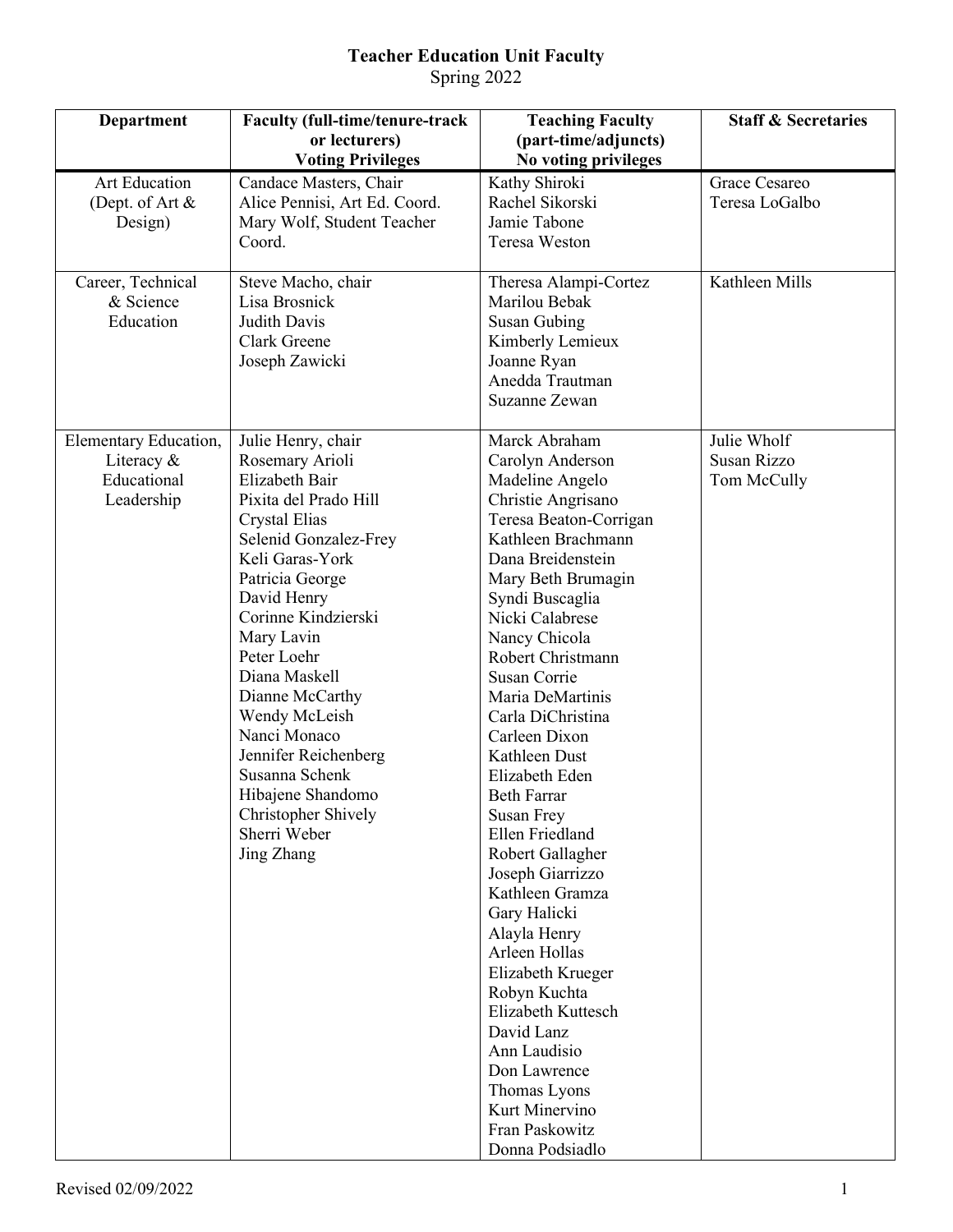## **Teacher Education Unit Faculty**

| Spring 2022                                  |                                                                                                                                                                                                                                                                                                                        |                                                                                                                                                                                                                                         |                                   |  |  |
|----------------------------------------------|------------------------------------------------------------------------------------------------------------------------------------------------------------------------------------------------------------------------------------------------------------------------------------------------------------------------|-----------------------------------------------------------------------------------------------------------------------------------------------------------------------------------------------------------------------------------------|-----------------------------------|--|--|
| Department                                   | <b>Faculty (full-time/tenure-track</b><br>or lecturers)<br><b>Voting Privileges</b>                                                                                                                                                                                                                                    | <b>Teaching Faculty</b><br>(part-time/adjuncts)<br>No voting privileges                                                                                                                                                                 | <b>Staff &amp; Secretaries</b>    |  |  |
|                                              |                                                                                                                                                                                                                                                                                                                        | Ashley Rapsinski<br>Douglas Regan<br>Maura Rustowicz<br>Kristin Saperston<br>Charlene Siegelberg<br>Kirsten Smith<br>Christine Tredo<br>Kim Truesdell<br>Anne Marie Tryjankowski<br>Jeremy Ventura<br>Emma Widmer<br>Rosemary Yurkewicz |                                   |  |  |
| <b>English Education</b>                     | Lisa Berglund, chair*<br>James Cercone<br><b>Hilary Lochte</b><br>Katherine Macro<br>Kristen Pastore-Capuana                                                                                                                                                                                                           | Deborah Bertlesman<br>Margaret Herb<br>Kevin Starr                                                                                                                                                                                      | Maureen Lougen<br>Gail Phillips   |  |  |
| <b>Exceptional Education</b>                 | Raquel Schmidt, chair<br>Shannon Budin<br>Gliset Colón<br>Dane DiCesare<br><b>Kathy Doody</b><br>Judith Harris<br>Andrew Hashey<br>Theresa Janczak<br>Larry Maheady<br>Lauren Mirabella-Ormsby<br>Angela Patti<br>Mark Posluszny<br>Lisa Rafferty<br>Sharon Raimondi<br>Awilda Ramos Zagarrigo<br>Krista Vince Garland | Tamara Alsace<br>Elena Dokshansky Zelfond<br>John Iorio, Jr.<br>Shawn Johnson<br>Michelle Mailhot<br>James Maloney<br>Kathleen Palumbo<br>Jose Rivera<br>Lynne Sommerstein<br><b>Brittney VanGorden</b><br>Timothy Zgliczynski          | Andrea Hoehman<br>Gina Puntoriero |  |  |
| History & Social<br><b>Studies Education</b> | Andrew Nicholls, chair*<br>Jill Gradwell<br>Wynnie Fisher (voting privileges<br>but not faculty)<br>Dana Serure                                                                                                                                                                                                        | Ann Lupo                                                                                                                                                                                                                                | Joyce Sniegowski                  |  |  |
| Mathematics<br>Education                     | Jane Cushman, chair<br>Jodelle Magner<br>Sue McMillen<br>Nirmala Nutakki<br>Robin O'Dell<br>David Wilson                                                                                                                                                                                                               | Denea Czapla<br>Tammy Giancola<br>Gary Kelley<br><b>Tracy Nelson</b><br>Gerald Orgek<br>Chris Yuen                                                                                                                                      | Michalene Brusehaber              |  |  |